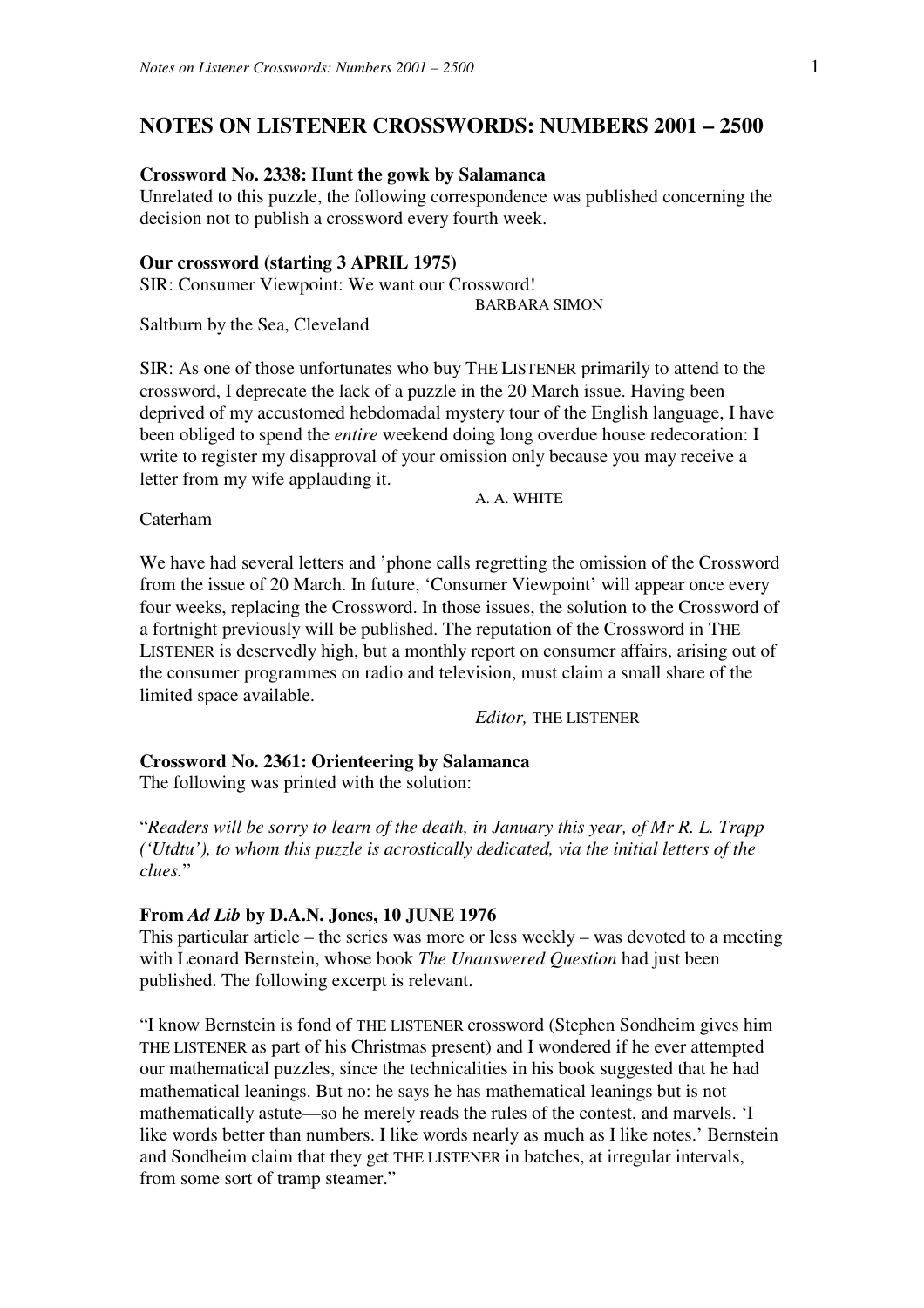#### **Crossword No. 2394: 'Mastermind' with Apex**

# This puzzle provoked the following letter on **11 NOVEMBER 1976.**

# **Obscure encyclopaedia**

SIR: I would appreciate it if you could allow me space in your columns so that I can apologise for all the unnecessary frustration caused by my 'Mastermind' crossword puzzle (No 2,394), which appeared in THE LISTENER on 9 September.

 Apparently, Norwich was in a tizzy, Plymouth was ransacked and harassed librarians telephoned THE LISTENER in a desperate and vain attempt to locate 'Jude's Obscure Encyclopaedia'.

 As all the names used in the puzzle were very well-known and all the other words could easily be found in the dictionary which I always recommend, with all the 'Mastermind' questions being so nonsensical, I could not resist the temptation to recommend what I considered would be the most appropriate reference book for the occasion, in the hope that solvers would appreciate the joke.

 I did not expect anyone to take an 'Obscure' encyclopaedia seriously, but now, having established the need for such a volume, perhaps some enterprising publisher will see fit to, humorously, satisfy the demand.

APEX

Croydon

# **Letter, 14 OCTOBER 1976 Clued-up but clueless**

SIR: For many years I have been utterly mystified by your crosswords. Even when presented with the solutions I am none the wiser. I have never met anyone who knows what they are all about, far less can work out a clue.

Perhaps you could publish an explanatory article for the benighted.

#### RICHARD J. LETTERS

London NW3

# **Letter, 28 OCTOBER 1976**

### **Clued-up but clueless**

SIR: Courage, Mr Letters! (14 October) I cannot even understand the setters' declarations of intent—let alone the solutions to the clues.

ALAN MARTIN HARVEY

Watford, Herts.

### **Letter, 18 NOVEMBER 1976 Clued-up but clueless**

SIR: Unlike your correspondents, Mr Letters (14 October) and Mr Harvey (28 October), I look forward to the challenge of the weekly LISTENER crossword, being neither baffled by most clues, nor mystified by the setters' instructions. However, once every four weeks, you publish a totally unmanageable teaser called 'Consumer Viewpoint'. With this puzzle, I always have great difficulty distinguishing clues from preamble, can never find the grid in which to insert my answers (even if I were able to solve the clues), and so have never been able to complete one for myself. Furthermore, I know of no one who has. Couldn't we have a more normal LISTENER crossword instead, please?

DONALD SARTRE

London NW1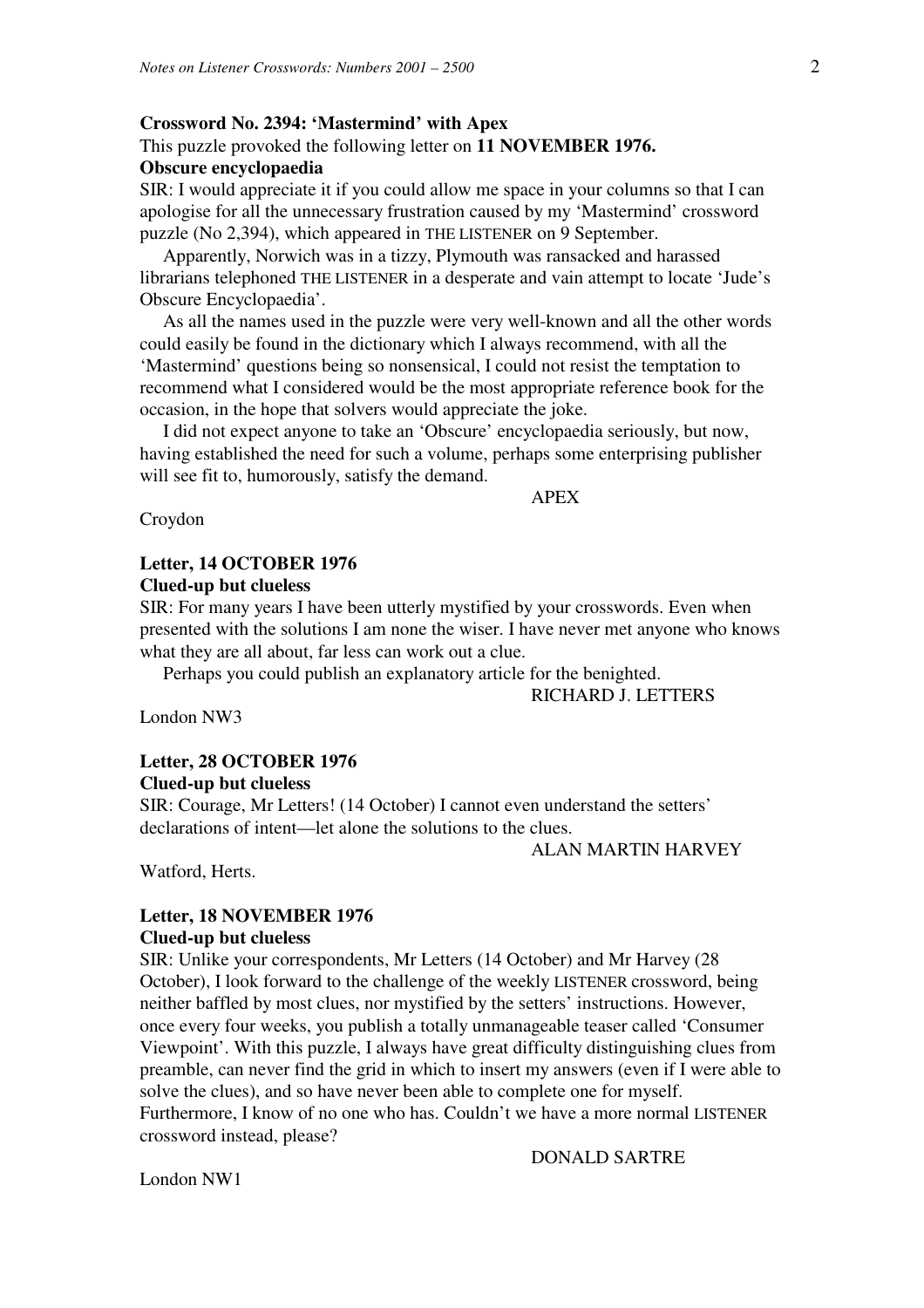# **Letter, 25 NOVEMBER 1976 Clued-up but clueless**

SIR: I am deeply touched by the plight of your readers who miss a crossword once a month and are reduced to searching for clues within 'Consumer Viewpoint' (Letters, 18 November). Why didn't you tell me sooner? There really is no problem in making the British economy more of a puzzle.

#### ELIZABETH SMITH

London N5

#### **From** *Ad Lib* **by D.A.N. Jones, 6 JANUARY 1977**

"The songs [in the show *I Gotta Shoe*] include good new material by Brahms and Sherrin and two of the cast, but also excellent work by Harold Arlen, Gershwin and Sondheim. This reminds me that, since Ned Sherrin seems to be in good form, I must try to see his other show, *Side by Side with Sondheim*, at Wyndham's.

 Stephen Sondheim appeared on *The Lively Arts* (BBC2), last Sunday, and remarked, in the course of some valuable remarks about the musical theatre, that he was addicted to the LISTENER crossword. He managed to tell the world that 'Cinerama' is an anagram of 'American' before André Previn could steer the discussion away from these esoteric matters.

 'Why haven't the maintenance men been given roles in Sondheim's show?' This is a clue in a crossword I received, as another Christmas present, from Eric Chalkley, who sets LISTENER puzzles, under the name of 'Apex'. This skilful puzzle is dedicated to certain favoured solvers—who are named in the clues. For instance: 'Would Bernstein use the tot when conducting an Oriental Symphony?'

 Last year, Eric Chalkley sent me a personal crossword. Certain letters had been omitted from each answer. When set out, they spelt 'D. A. N. Jones: Ad Lib'. He also sent me an ingenious clue to my own name. I responded with a clue to 'Eric Chalkley'—'*I ache* with *clerkly* contortions.' Get it?

 One may well think of these puzzles as a waste of time, merely a way of showing off to a tiny audience. But many games are like that—and it is reassuring to remember that brilliant musicians are playing the same game. Have crosswords and musical composition anything in common?"

#### **Crossword No. 2408: Lost Rivers by Alexis**

This puzzle provoked the following letters**.** 

### **10 MARCH 1977 Singing Reed**

SIR: Since when has a flute been a reed instrument? See LISTENER crossword No 2,408 ('Lost Rivers'), solution published 27 January.

J. BOWIE

London NW1

'Alexis' replies:

 Do you demand I get the boot For fixing false reeds in a flute? The modern flautist, I concede, Can never split a faulty reed.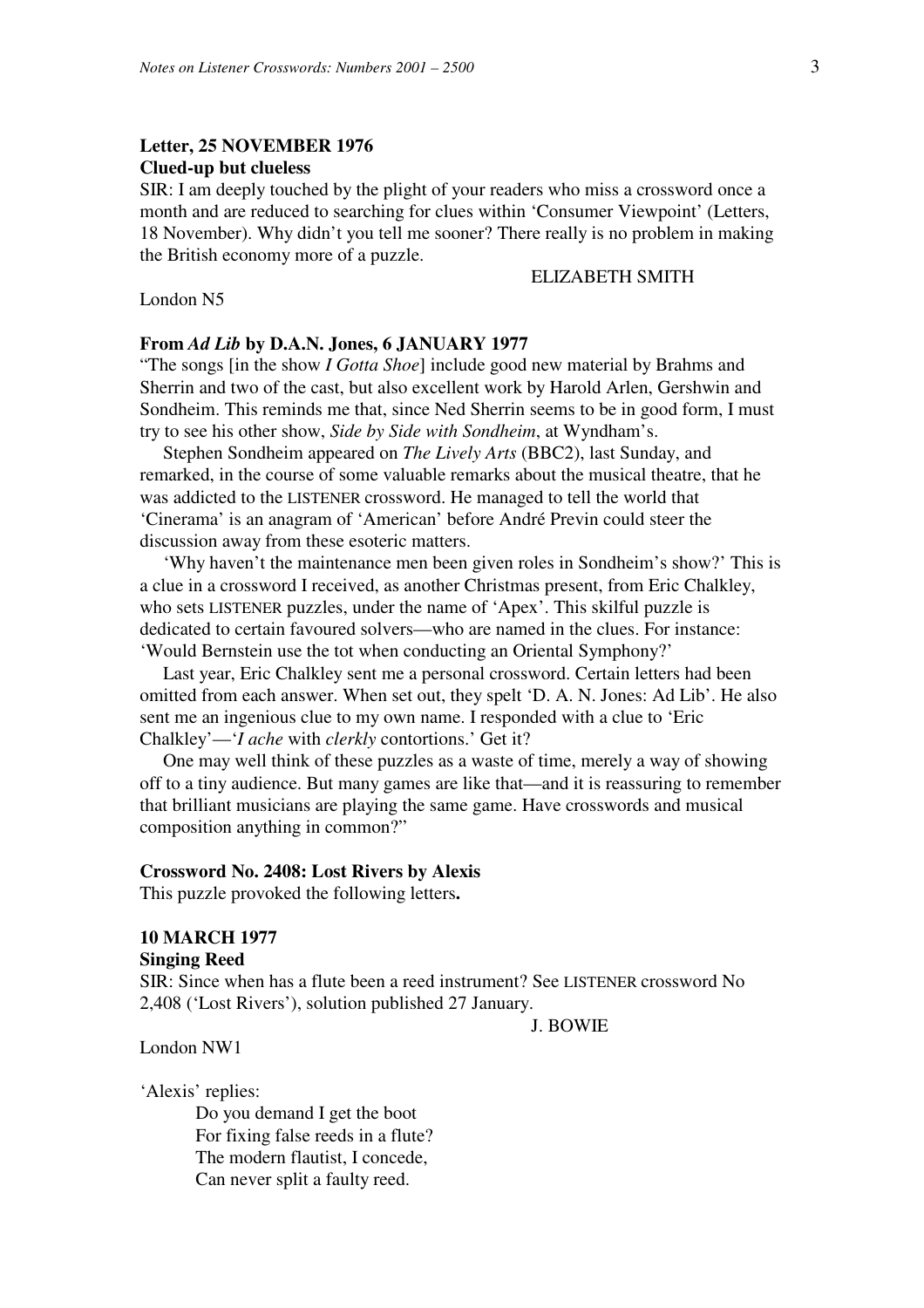But *autres temps* had *autres moeurs*. In ancient Greece, for instance, there Were reeded double flutes galore. Excuse me, please, if I'm a bore: Seek *aulos* in your lexicon, Translated 'flute' by everyone.

### **24 MARCH 1977 Singing Reed**

SIR:

 Alexis, sir, I summon you to Styx For getting flutes and oboes in a mix. 'Tis well known by musicologists That auloi players gripped their lips O'er reeds—that lexicographists Are wrong and, fuddled by their needs poetic, Translators battling with the verse Hellenic All ignorant of reeds and *embouchures* Of vertical and transverse tubes Caused havoc worse Than this poor verse.

MADEAU STEWART

BBC London W1

# **Crossword No. 2456: Around the table by Apex From** *Ad Lib* **by D.A.N. Jones, 20 APRIL 1978**

The 200th anniversary of the birth of William Hazlitt, on 10 April 1778, was cryptically celebrated in THE LISTENER crossword 2,456. The solution is published today, on page 523. 'Apex', the crossword setter, has flattered this column by including my own name, alongside those of Michael Foot, Dennis Potter and J.B. Priestley, as well-known admirers of Hazlitt. This is very gratifying: it might even induce crossword-solvers to glance at some of the other pages in our journal.

### **Letter, 30 NOVEMBER 1978**

## **Now Read on**

SIR: I see the crossword-setters' annual dinner has brought on the customary rush of blood to the head of their guest, D.A.N. Jones (THE LISTENER, 16 November). His paternalistic exhortation to read all of THE LISTENER, not just the crossword page, reminds me of my dad, who told me years ago: 'No pudding if you don't eat your cabbage.'

 Fie upon your Mr Jones! Say I find the pages of THE LISTENER make a satisfactory underlay for the lino in my lavatory, I will use them thus, read or unread. That privilege comes of my spending the 25p that helps keep him in business, crossword or no crossword.

MILNE POSTLETHWAITE

Borehamwood, Herts